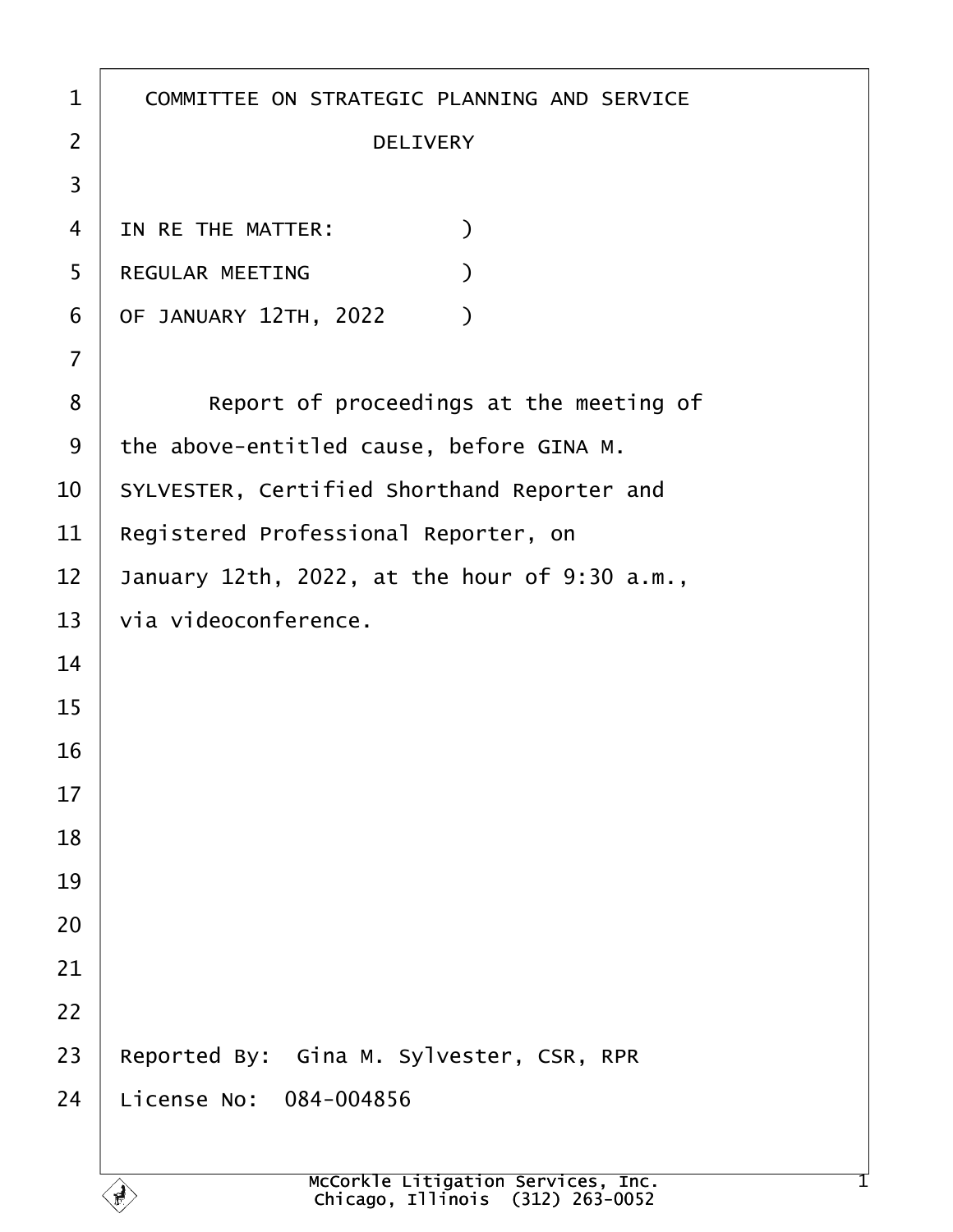| $\mathbf{1}$   | BOARD MEMBERS PRESENT:                                                                      |
|----------------|---------------------------------------------------------------------------------------------|
| $\overline{2}$ |                                                                                             |
| $\overline{3}$ | LESTER BARCLAY, Chairperson                                                                 |
| $\overline{4}$ | KEVIN IRVINE, Vice Chairperson                                                              |
| 5              | <b>BERNARD JAKES</b>                                                                        |
| 6              | <b>JOHNNY MILLER</b>                                                                        |
| $\overline{7}$ | ALEJANDRO SILVA                                                                             |
| 8              |                                                                                             |
| 9              | STAFF PRESENT:                                                                              |
| 10             |                                                                                             |
| 11             | DORVAL R. CARTER, JR., President                                                            |
| 12             | GREGORY LONGHINI, Secretary                                                                 |
| 13             | KAREN SEIMETZ, General Counsel                                                              |
| 14             | CHRIS BUSHELL                                                                               |
| 15             | <b>BILL MOONEY</b>                                                                          |
| 16             | STEVE WOODS                                                                                 |
| 17             | CAROLINE GALLAGHER                                                                          |
| 18             | <b>JUANPABLO PRIETO</b>                                                                     |
| 19             | ELLEN MCCORMACK                                                                             |
| 20             |                                                                                             |
| 21             |                                                                                             |
| 22             |                                                                                             |
| 23             |                                                                                             |
| 24             |                                                                                             |
|                |                                                                                             |
|                | McCorkle Litigation Services, Inc.<br>Chicago, Illinois (312) 263-0052<br>2<br>$\mathbf{f}$ |
|                |                                                                                             |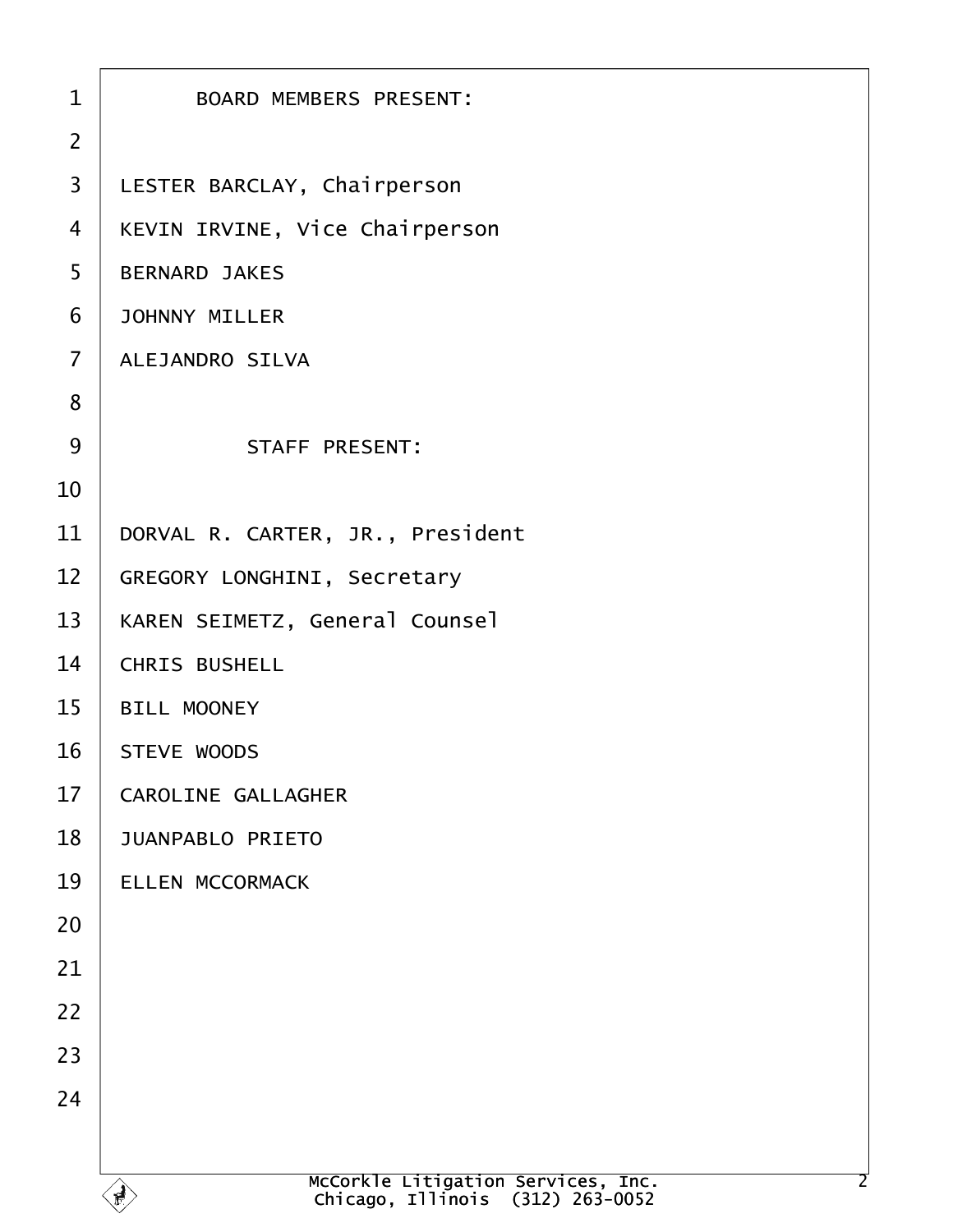<span id="page-2-0"></span>1 **I** *(whereupon, the following* ·2· · · · · · · · · · proceedings were had via ·3· · · · · · · · · · videoconference.) 4 SECRETARY LONGHINI: Good morning. I'm  $5$  Greg Longhini, board secretary of the Chicago  $6$  Transit Board. 7 **On January 7th, 2022, Governor** 8 J.B. Pritzger issued the Disaster Proclamation 9 | declaring counties in Illinois a disaster area.  $10$  Pursuant to the amendment to the Open Meetings  $11$   $\pm$  Act and the chairman's determination that it is  $12$   $\vert$  not prudent at this time to conduct an in-person 13 | meeting, CTA will conduct its Wednesday board  $14$  meeting remotely without the requirement for  $15$  | physical forum. 16 With that, we are ready to begin the  $17$  Committee on Strategic Planning and Service 18 | Delivery. 19 **chairman Irvine.** 20 VICE CHAIRPERSON IRVINE: Good morning.  $21$  everyone. I'm right here. I pressed the wrong  $22$  key.  $23$   $\vert$  **I** would like to call to order the  $24$  January 12th, 2022, meeting of the Committee on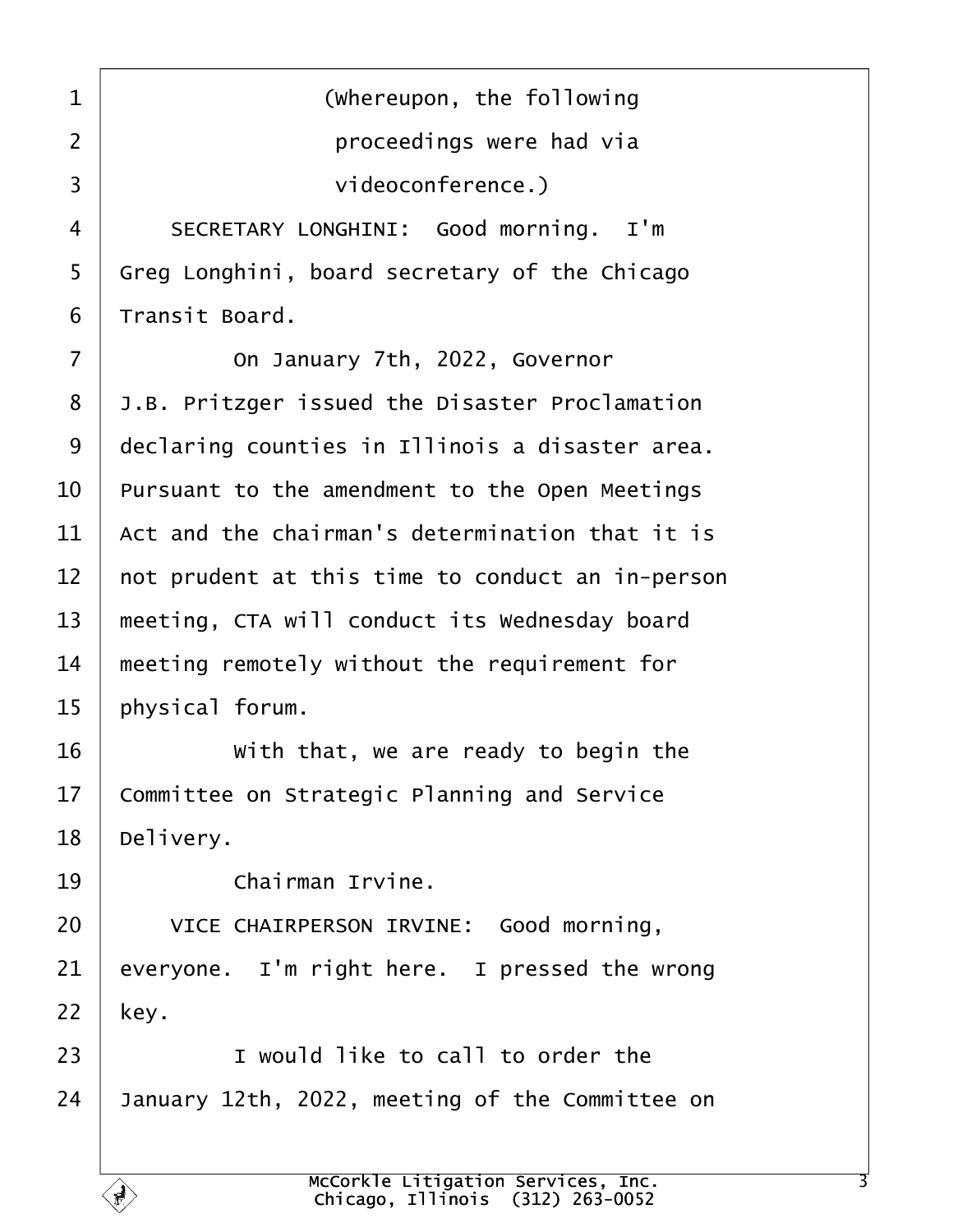<span id="page-3-0"></span>1 Strategic Planning and Service Delivery.  $2$   $\vert$  6reg, would you please call the roll. 3 SECRETARY LONGHINI: Of course. 4 Director Barclay. 5 **DIRECTOR BARCLAY: Present.** 6 | SECRETARY LONGHINI: Director Miller.  $7$   $\vert$  DIRECTOR MILLER: Here. 8 | SECRETARY LONGHINI: Chairman Irvine. 9 VICE CHAIRPERSON IRVINE: I'm here. 10 SECRETARY LONGHINI: All right. We have  $11$  auorum of the Committee with three members  $12$  | present.  $13$   $\vert$   $\vert$  Let the record show --14 VICE CHAIRPERSON IRVINE: Thank you, Greg. 15 | SECRETARY LONGHINI: Hold on one second. 16· · · · · · Let the record show that 17 | General Counsel Karen Seimetz. Chief Financial  $18$  | Officer Jeremy Fine, and myself are all at 567  $19$   $\mid$  West Lake Street in the headquarters building  $20$  and the other board members are also attending  $21$  this meeting.  $22$  |  $\qquad$  All right, Kevin. 23 VICE CHAIRPERSON IRVINE: Thanks, Greg.  $24$  **Before we begin the meeting,**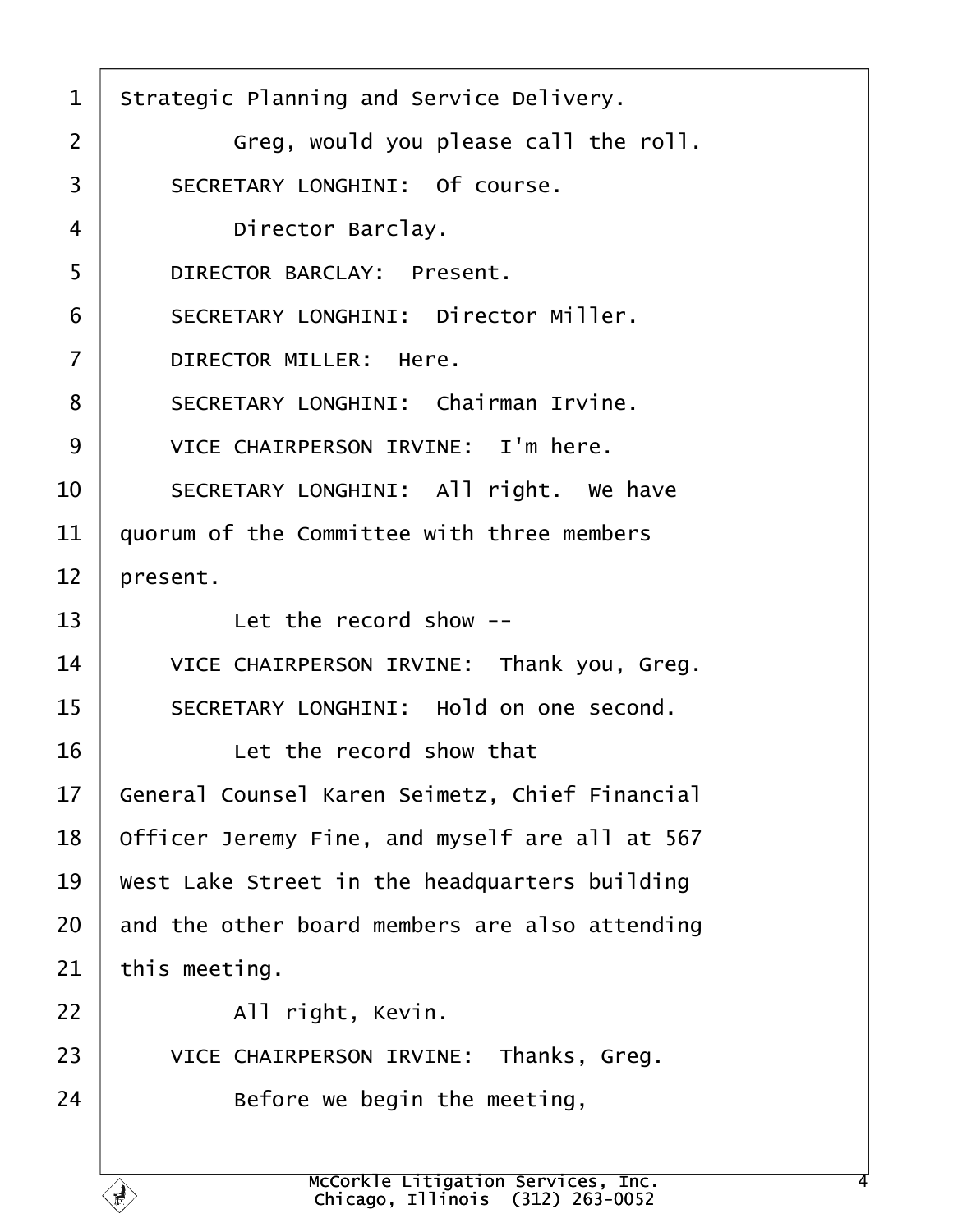<span id="page-4-0"></span>

| 1              | Board Chairman Lester Barclay would like to say  |
|----------------|--------------------------------------------------|
| $\overline{2}$ | a few words.                                     |
| 3              | Chairman Barclay.                                |
| 4              | DIRECTOR BARCLAY: Thank you. Thank you,          |
| 5              | Director Irvine.                                 |
| 6              | And good morning, everyone.                      |
| $\overline{7}$ | Before we start the Strategic Planning           |
| 8              | Committee meeting, I'd like to take a moment to  |
| 9              | acknowledge and welcome a new member of our      |
| 10             | board, Rosa Ortiz, who was appointed by          |
| 11             | Governor Pritzger.                               |
| 12             | Director Ortiz is a certified planner            |
| 13             | and LEED accredited professional. She's an       |
| 14             | experienced and inclusive leader in the areas of |
| 15             | urban planning, architecture, and community      |
| 16             | development.                                     |
| 17             | Director Ortiz provides valuable                 |
| 18             | expertise in sustainable initiatives, racial     |
| 19             | equality, and real estate development. She       |
| 20             | offers over two decades of service in the        |
| 21             | public, corporate, and not-for-profit sectors.   |
| 22             | She previously served the City of                |
| 23             | Chicago in the role of managing deputy           |
| 24             | commissioner for the Department of Housing.      |
|                |                                                  |

e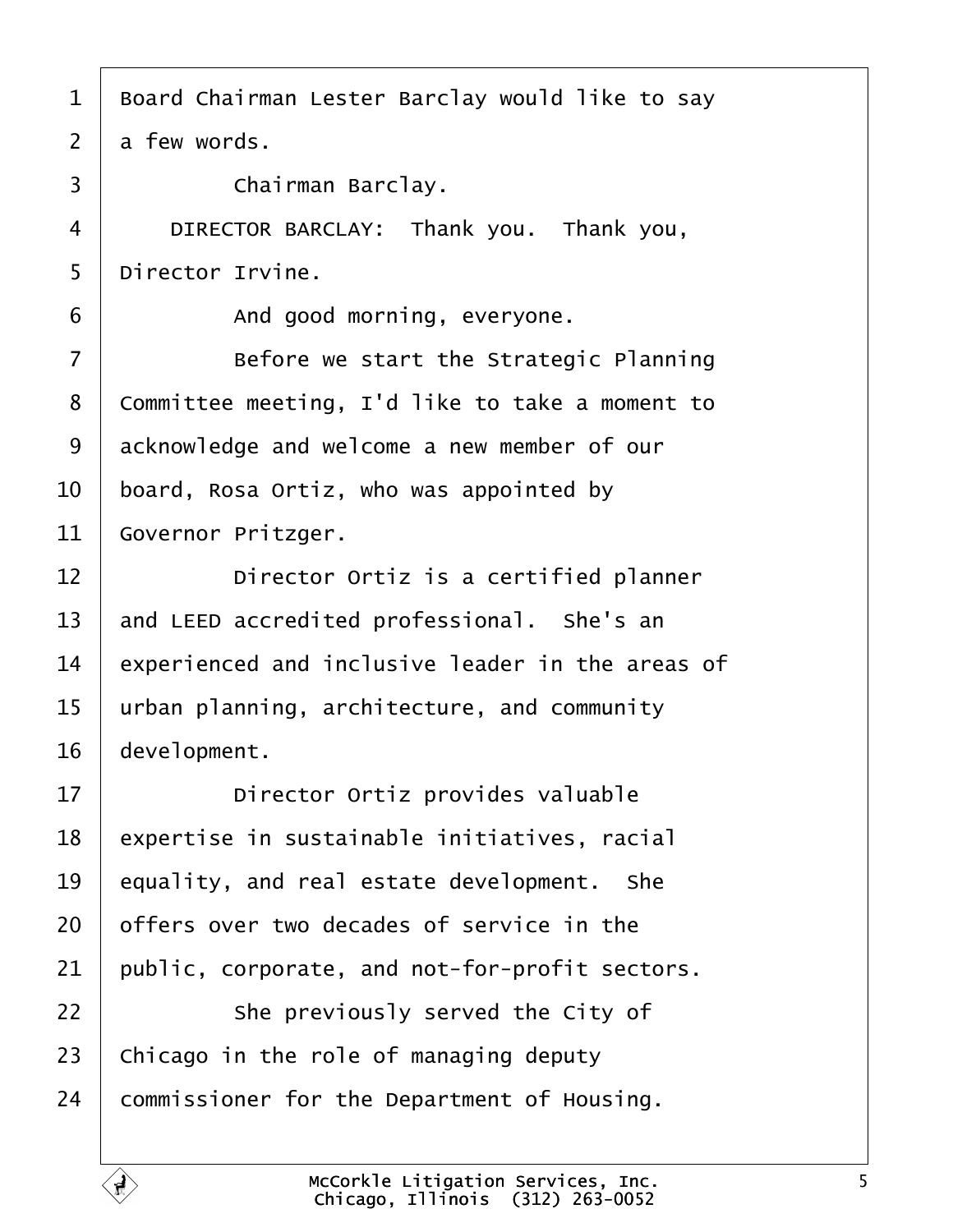<span id="page-5-0"></span>

| $\mathbf 1$    | Prior to that, she led teams at Enterprise       |
|----------------|--------------------------------------------------|
| $\overline{2}$ | Community Partners, Chicago Metropolitan Agency  |
| 3              | for Planning, Hispanic Housing Development       |
| 4              | Corporation, and Urban Works.                    |
| 5              | Director Ortiz is an active member of            |
| 6              | national collaborations through Elevated         |
| $\overline{7}$ | Chicago. She's also a member of the American     |
| 8              | Institute of Certified Planners, American        |
| 9              | Planning Association, Arquitectos, Arquitina     |
| 10             | organizations, and is a board member of the      |
| 11             | Hispanic Housing Development Corporation.        |
| 12             | On behalf of the Board, welcome, and we          |
| 13             | look forward to working with you.                |
| 14             | President Carter, would you like to say          |
| 15             | a few words to welcome Director Ortiz?           |
| 16             | PRESIDENT CARTER: Thank you, Chairman.           |
| 17             | I also want to welcome Director Ortiz            |
| 18             | to the CTA Board. I am blessed with one of the   |
| 19             | best boards any CEO could have. And as a CEO, I  |
| 20             | often recognize the benefits of having a board   |
| 21             | that not only is supportive of what I try to do  |
| 22             | as an agency, but also bring skills to the table |
| 23             | that allow us to make the product that we're     |
| 24             | putting out even better than it would have been  |

É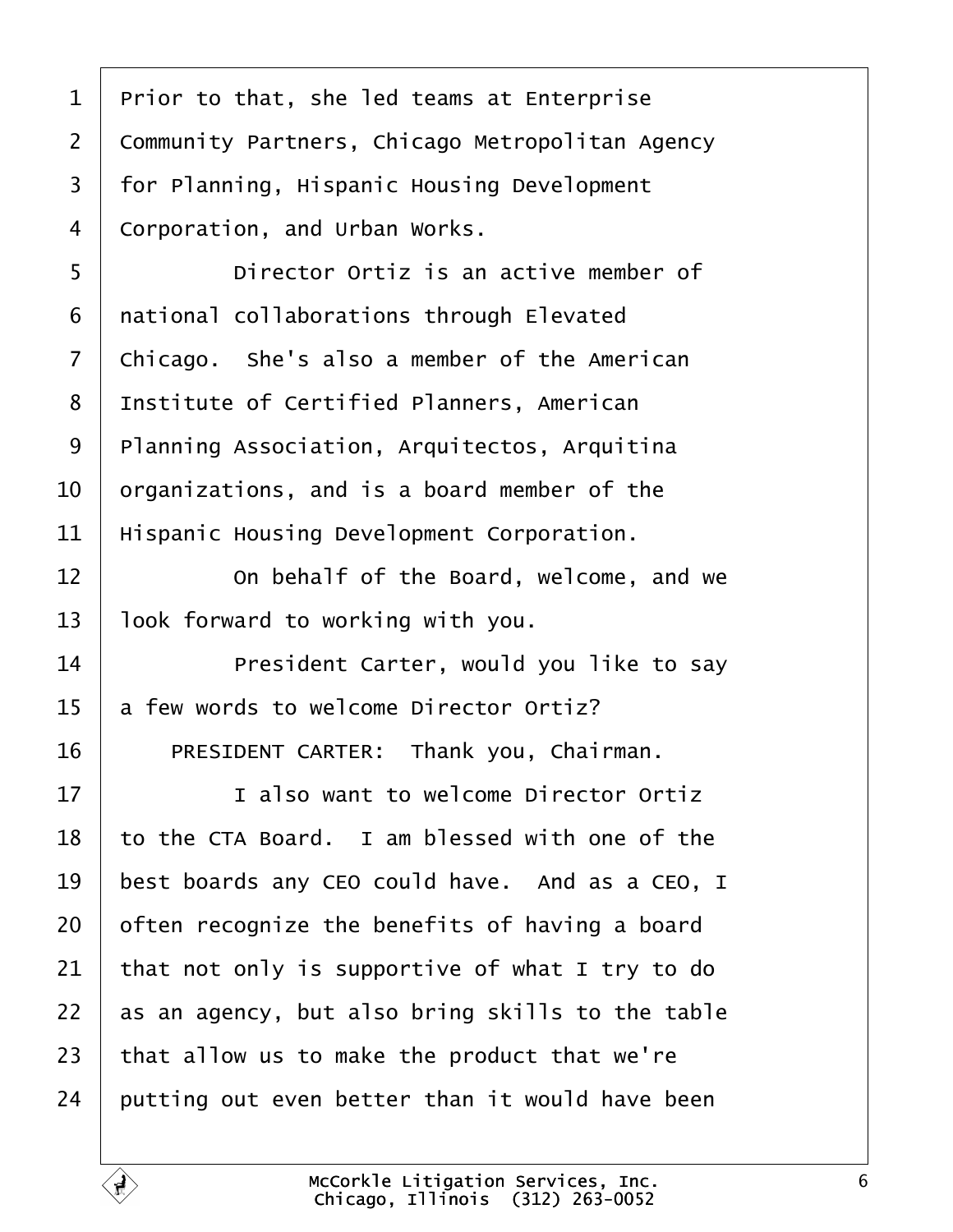<span id="page-6-0"></span>without them.

2 | And I believe Director Ortiz, based on both her professional and public career, is  $4 \mid$  well-positioned to assume that mantle, and I | think she's a terrific addition to the Board. **I** want to thank the governor and his  $\vert$  team for identifying such a capable person to | join our board, and I look forward to working with her as we move the agenda forward for CTA.  $\parallel$  Thank you. 11 DIRECTOR BARCLAY: Thank you, | President Carter. **Director Ortiz, would you like to say a**   $+$  few words? **DIRECTOR ORTIZ:** I would. I just want to say | I am honored and humbled to be part of this team. I have always respected the leadership at | hand. So it is an honor to be working with all of you, both on the staff, the leadership, and the Board. And I am eager and excited to serve our City of Chicago and our suburbs through this work and be able to really improve the lives of all of the residents of the City.

 $\vert$  So thank you for the opportunity. I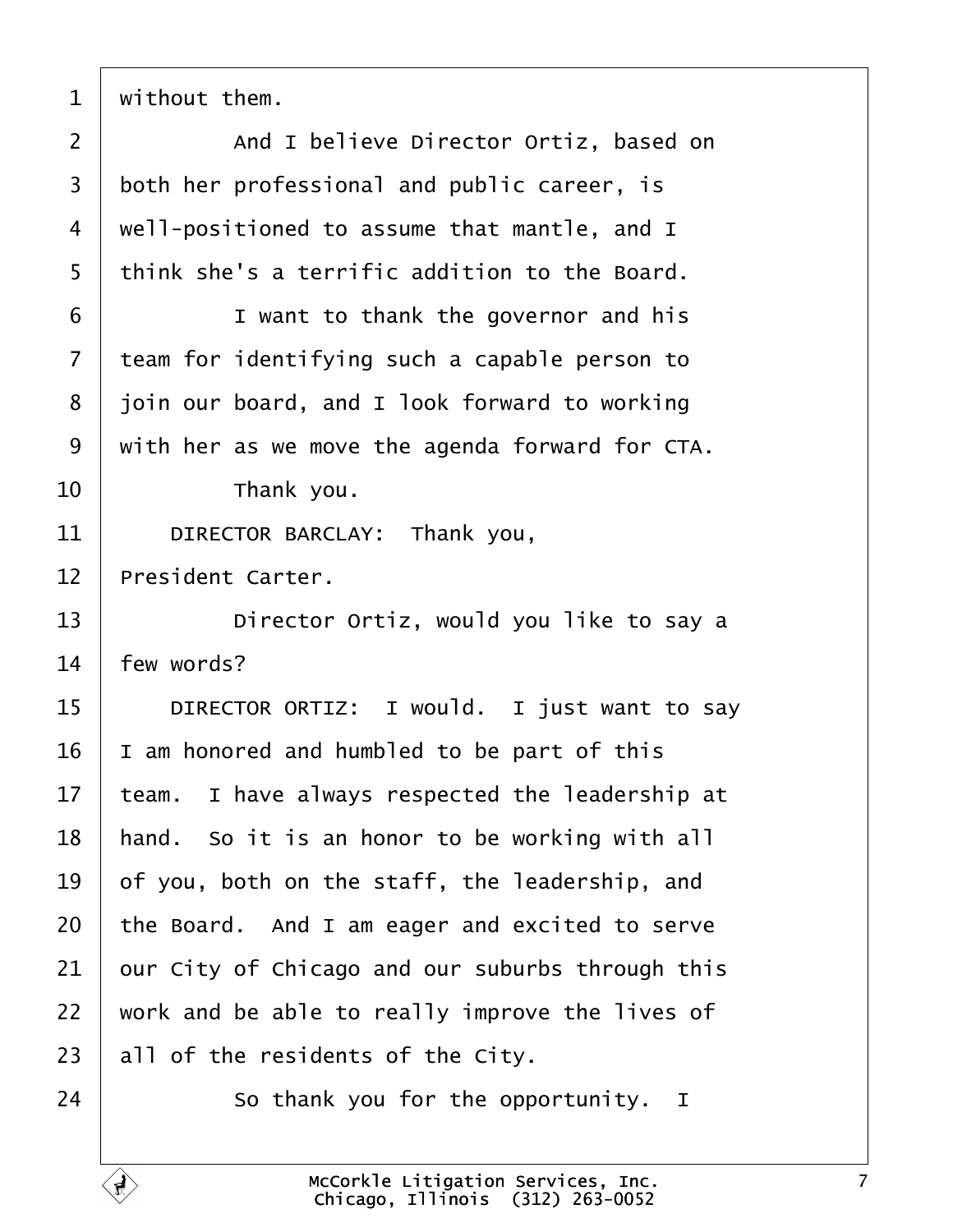<span id="page-7-0"></span>1 | look forward to learning and serving with you. 2 DIRECTOR BARCLAY: Thank you. 3 **1'll now turn it back to**  $4$  Director Irvine to commence the Strategic 5 | Planning Committee meeting. 6 **VICE CHAIRPERSON IRVINE:** Thank you, 7 | Chairman Barclay. 8 | And, Director Ortiz, you know, I  $9$  appreciate the chance to chat with you this  $10$   $\vert$  week. I think you're going to be a terrific 11  $\vert$  addition to the Board. It's great to have an 12 | urban planner on our team. And you've got some 13 | terrific experience, I think, that's making you  $14$  extremely well-suited for this position. 15 **So welcome aboard, and I'm looking** 16 | forward to working with you. 17 DIRECTOR ORTIZ: Thank you. 18 | VICE CHAIRPERSON IRVINE: So our next order  $19$   $\vert$  of business -- well, our first order of business  $20$  today is the approval of the May 2021 Committee  $21$  minutes. 22 **We need a motion to approve.** 23 DIRECTOR MILLER: So moved. 24 VICE CHAIRPERSON IRVINE: I second.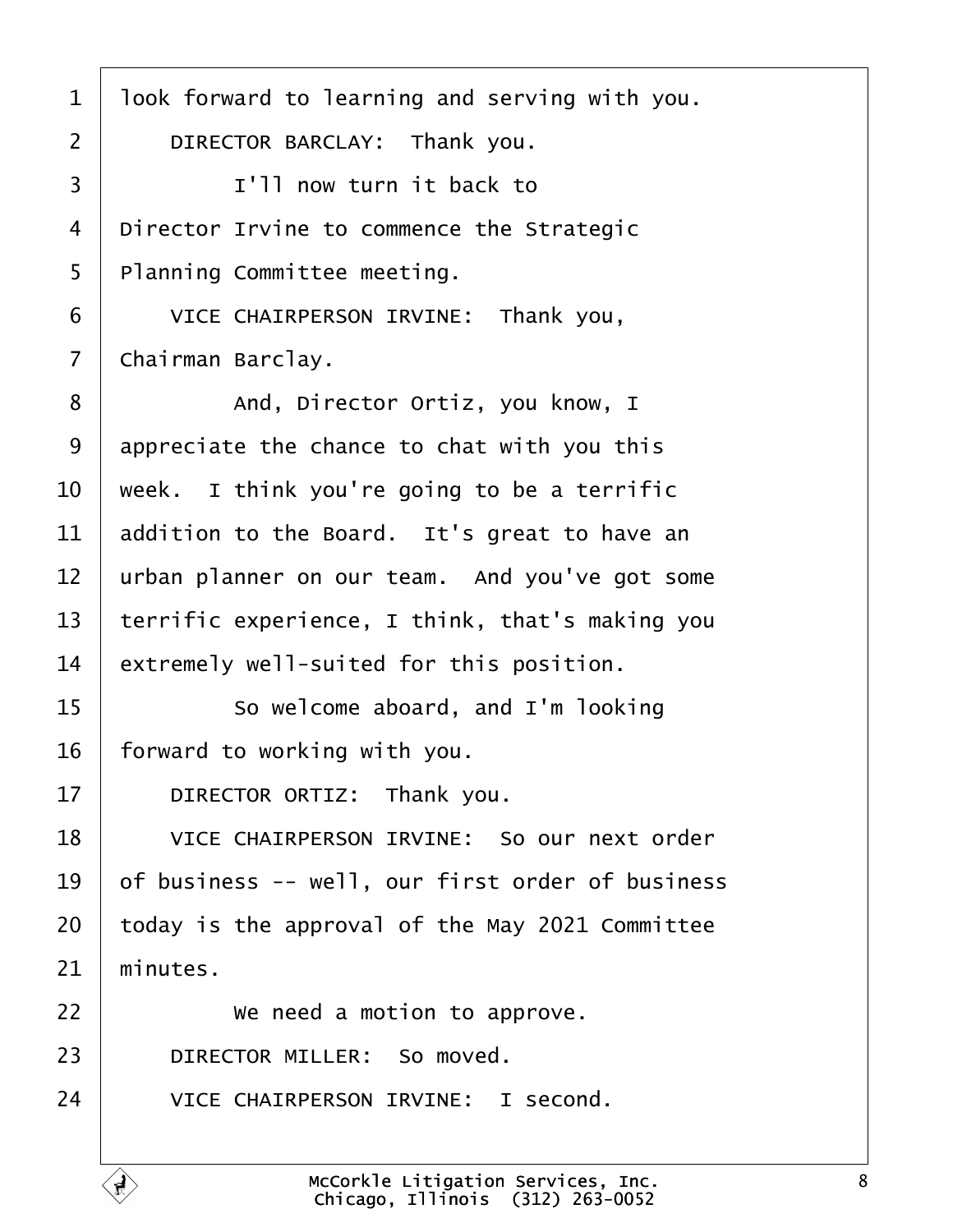<span id="page-8-0"></span>

| $\mathbf 1$    | SECRETARY LONGHINI: Moved by                    |
|----------------|-------------------------------------------------|
| $\overline{2}$ | Director Miller, seconded by Director Irvine.   |
| 3              | I'll take a roll call vote on the               |
| 4              | minutes.                                        |
| 5              | Director Barclay.                               |
| 6              | DIRECTOR BARCLAY: Yes.                          |
| $\overline{7}$ | SECRETARY LONGHINI: Director Miller.            |
| 8              | DIRECTOR MILLER: Yes.                           |
| 9              | SECRETARY LONGHINI: Chairman Irvine.            |
| 10             | VICE CHAIRPERSON IRVINE: Yes.                   |
| 11             | SECRETARY LONGHINI: That motion is approved     |
| 12             | with three yes votes.                           |
| 13             | VICE CHAIRPERSON IRVINE: Thank you.             |
| 14             | Our next order of business is a review          |
| 15             | of an ordinance authorizing an additional       |
| 16             | experiment for Bus Route No. 31, 31st Street.   |
| 17             | Mike Connelly.                                  |
| 18             | MICHAEL CONNELLY: Good morning.                 |
| 19             | Mike Connelly, your chief planning officer.     |
| 20             | This ordinance is actually an ordinance         |
| 21             | authorizing name changes for Bus Routes 146 and |
| 22             | 147. Before you today is an ordinance which     |
| 23             | would authorize the renaming of two bus routes, |
| 24             | the No. 146 and the 147.                        |
|                |                                                 |

É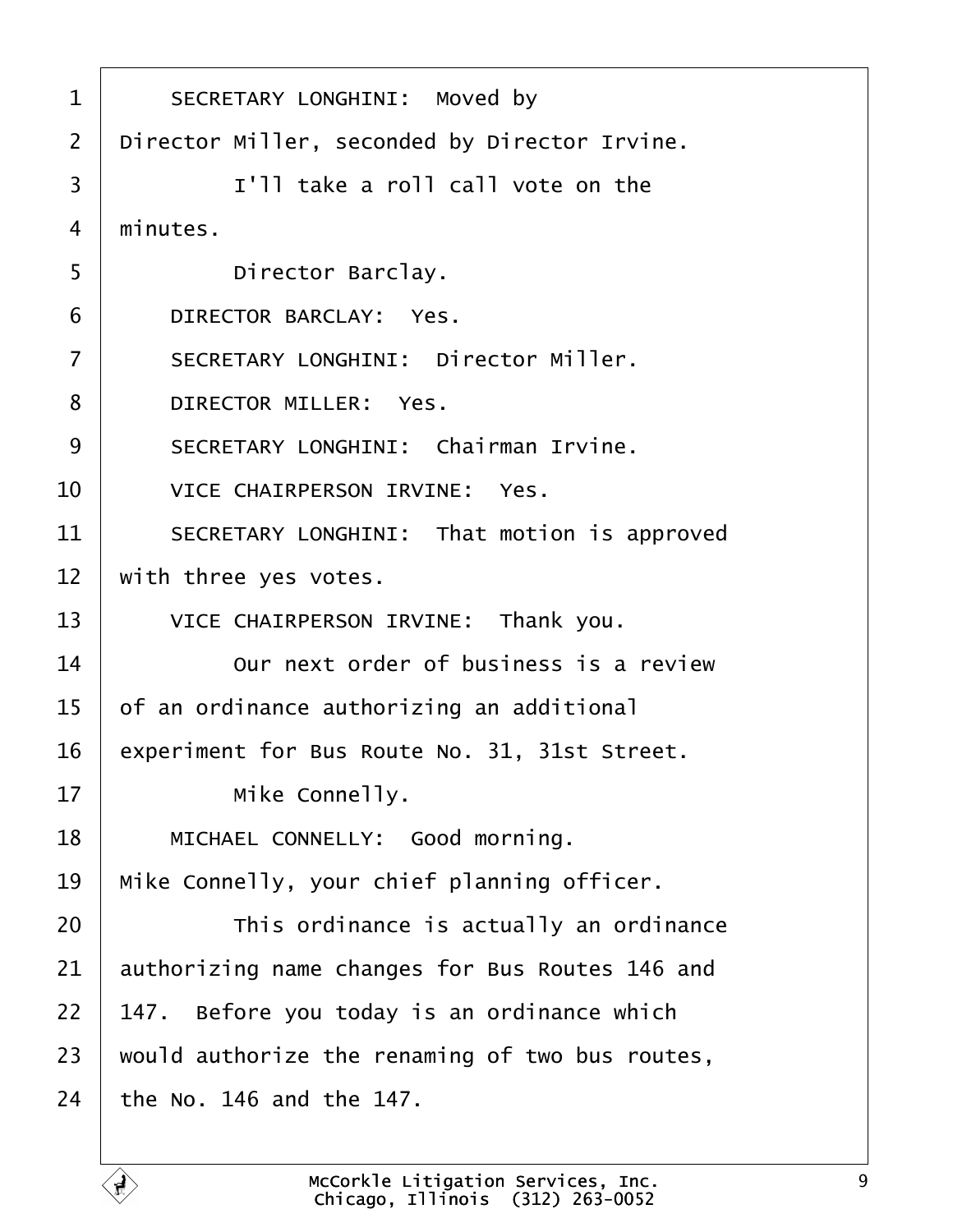<span id="page-9-0"></span>**4** As you know, the City of Chicago has 2 | renamed Lake Shore Drive to honor Jean Baptiste Point DuSable. The renaming of Bus Route 147  $\mid$  will bring that route name in line with the 5 | renamed street on which it operates. The renaming of Bus Route 146 will bring the name of that route, which operates on the inner Lake 8 | Shore Drive, into a parallel naming convention with the No. 147. This renaming will assist our  $\vert$  customers with logic and way-finding and will  $\parallel$  help our riders understand the streets where these routes operate. Thank you. I'm glad to answer any | questions that you may have. 15 VICE CHAIRPERSON IRVINE: Thank you, Mike.  $\vert$   $\vert$   $\vert$   $\vert$   $\vert$   $\vert$   $\vert$  don't have any questions at this time. Thank you. 18 DIRECTOR MILLER: No questions. 19 VICE CHAIRPERSON IRVINE: I think I may have the wrong script. 21 SECRETARY LONGHINI: Yes. I'll address that in a minute. 23 | Any questions from Director Miller? 24 DIRECTOR MILLER: No questions.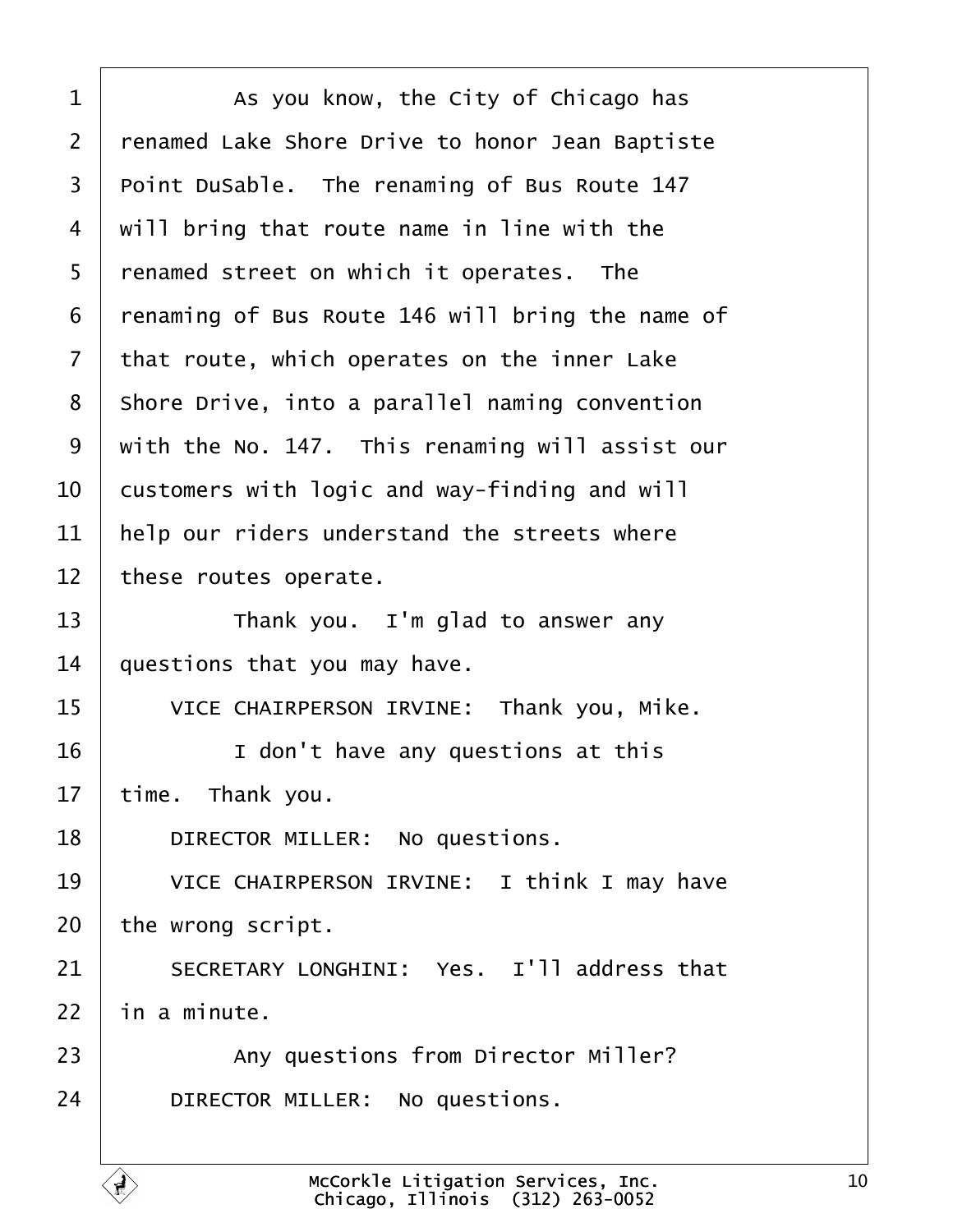<span id="page-10-0"></span>1 | SECRETARY LONGHINI: Any questions from 2 | Director Barclay? 3 DIRECTOR BARCLAY: No questions. 4 | SECRETARY LONGHINI: All right. We can move  $5$  on. There's no further questions on this one,  $6$  | Director Irvine. 7 | VICE CHAIRPERSON IRVINE: Greg, just to 8 | confirm, there's no further business, correct? 9 SECRETARY LONGHINI: Not -- yes. Well.  $10$   $\vert$  there's no further questions on this item, but  $11$  we need a motion to put this on the omnibus. 12 VICE CHAIRPERSON IRVINE: May I now have a  $13$   $\parallel$  motion to place this item on the omnibus for  $14$  approval? 15 **DIRECTOR MILLER:** So moved. 16 VICE CHAIRPERSON IRVINE: Second. 17 SECRETARY LONGHINI: Okay. Director Irvine,  $18$  | I just noticed that I made a mistake here. I, 19 | unfortunately, have last May's agenda on here. 20 **So the two that are coming up next are**  $21$  not correct on your script, so we need to ask  $22$  | Mike to explain what the next ordinance is. I'm  $23$  very sorry about that, sir.  $24$   $\parallel$   $Mike$ , which is the next ordinance that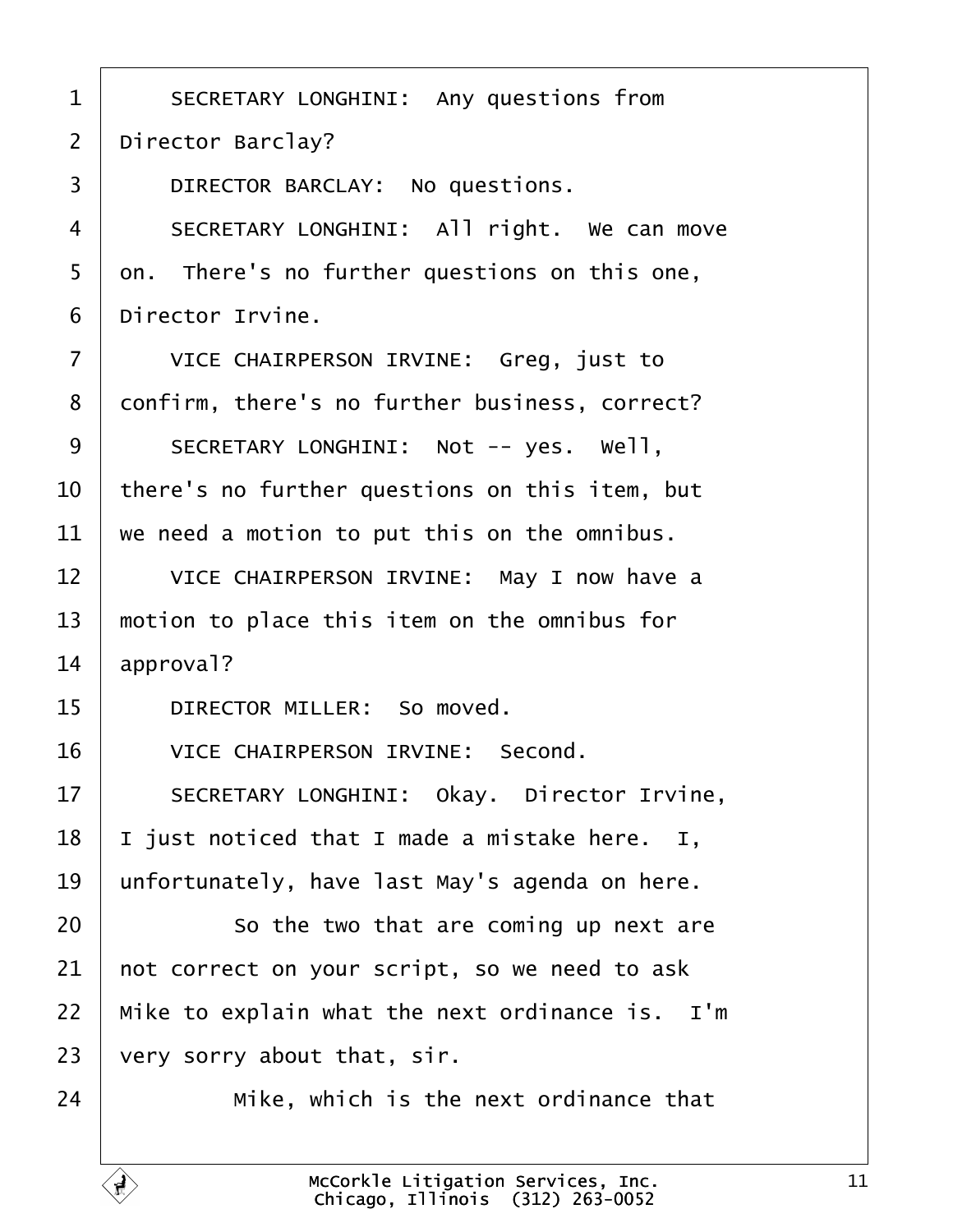<span id="page-11-0"></span>

| $\mathbf{1}$   | you're going to be covering here? Is there     |
|----------------|------------------------------------------------|
| $\overline{2}$ | another one?                                   |
| 3              | MICHAEL CONNELLY: No, that's it. Just the      |
| 4              | one ordinance. Yeah, just the one ordinance is |
| 5              | a11.                                           |
| 6              | SECRETARY LONGHINI: I'm very, very sorry.      |
| $\overline{7}$ | MICHAEL CONNELLY: That's okay.                 |
| 8              | SECRETARY LONGHINI: Okay, Kevin. We just       |
| 9              | need $a -$                                     |
| 10             | VICE CHAIRPERSON IRVINE: And since there is    |
| 11             | no further business to come before the         |
| 12             | Committee, may I have a motion to recommend    |
| 13             | board approval of the omnibus?                 |
| 14             | DIRECTOR MILLER: So moved.                     |
| 15             | VICE CHAIRPERSON IRVINE: And I second.         |
| 16             | SECRETARY LONGHINI: Let me take a vote on      |
| 17             | that motion.                                   |
| 18             | Director Barclay.                              |
| 19             | DIRECTOR BARCLAY: Yes.                         |
| 20             | SECRETARY LONGHINI: Director Miller.           |
| 21             | DIRECTOR MILLER: Yes.                          |
| 22             | SECRETARY LONGHINI: Chairman Irvine.           |
| 23             | VICE CHAIRPERSON IRVINE: Yes.                  |
| 24             | SECRETARY LONGHINI: All right. That motion     |
|                |                                                |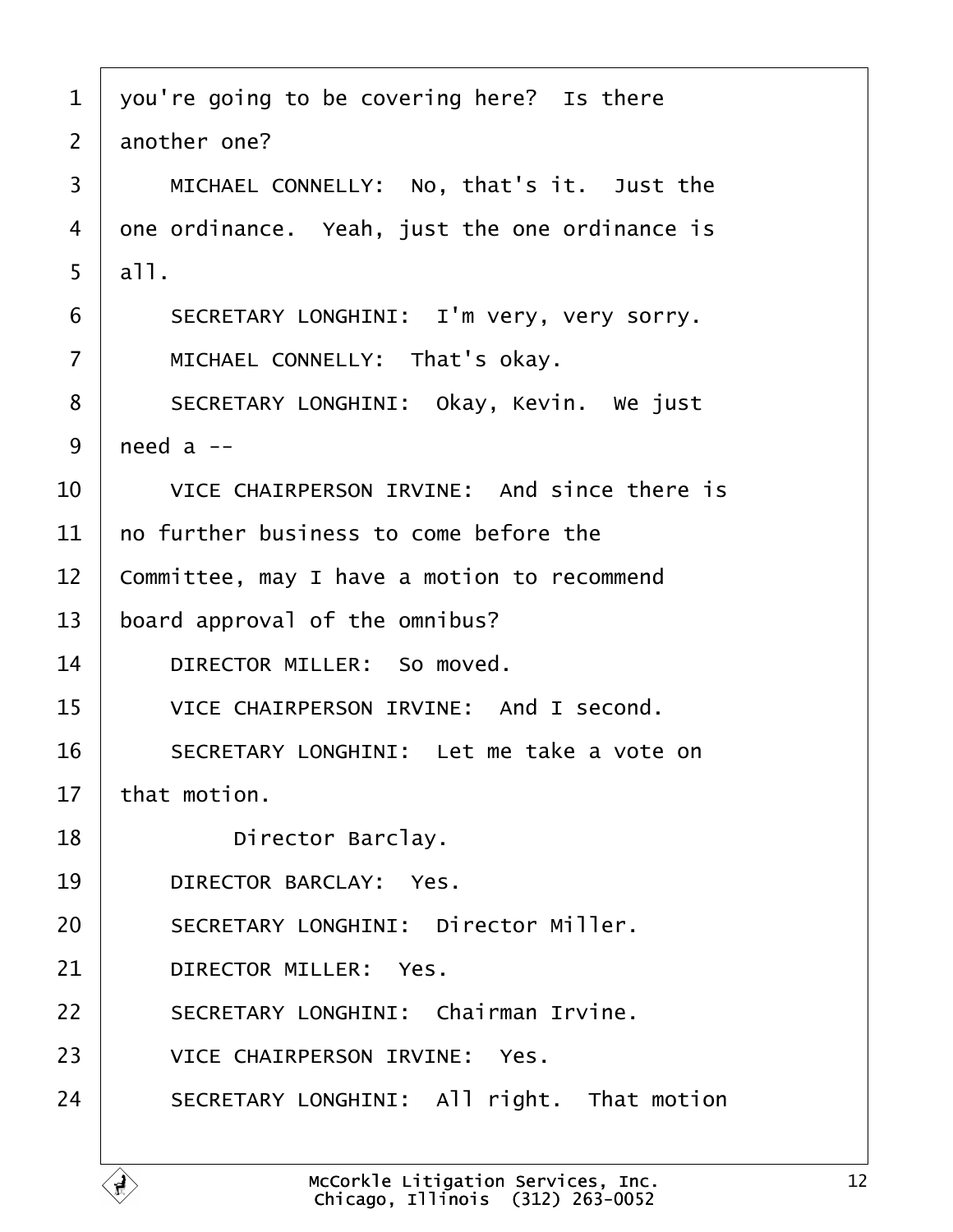<span id="page-12-0"></span> $1$  is approved.  $2$   $\vert$  and, again, I apologize for your script  $3$  which included incorrect notice. Thank you. 4 VICE CHAIRPERSON IRVINE: No worries at all. 5 | And finally, a motion to adjourn. 6 DIRECTOR MILLER: So moved. 7 VICE CHAIRPERSON IRVINE: And I second. 8 | SECRETARY LONGHINI: All right. 9 | Director Barclay. 10 **DIRECTOR BARCLAY:** Yes. 11 SECRETARY LONGHINI: Director Miller. 12 DIRECTOR MILLER: Yes. 13 | SECRETARY LONGHINI: Chairman Irvine. 14 VICE CHAIRPERSON IRVINE: Yes. 15 | SECRETARY LONGHINI: That motion is approved  $16$  with three yes votes, and so we're finished with  $17$  Strategic Planning. 18· · · · · · · · · ·(Which were all the proceedings 19· · · · · · · · · · had in the above-titled cause.) 20 | (Meeting adjourned at 9:39 a.m.) 21 22 23 24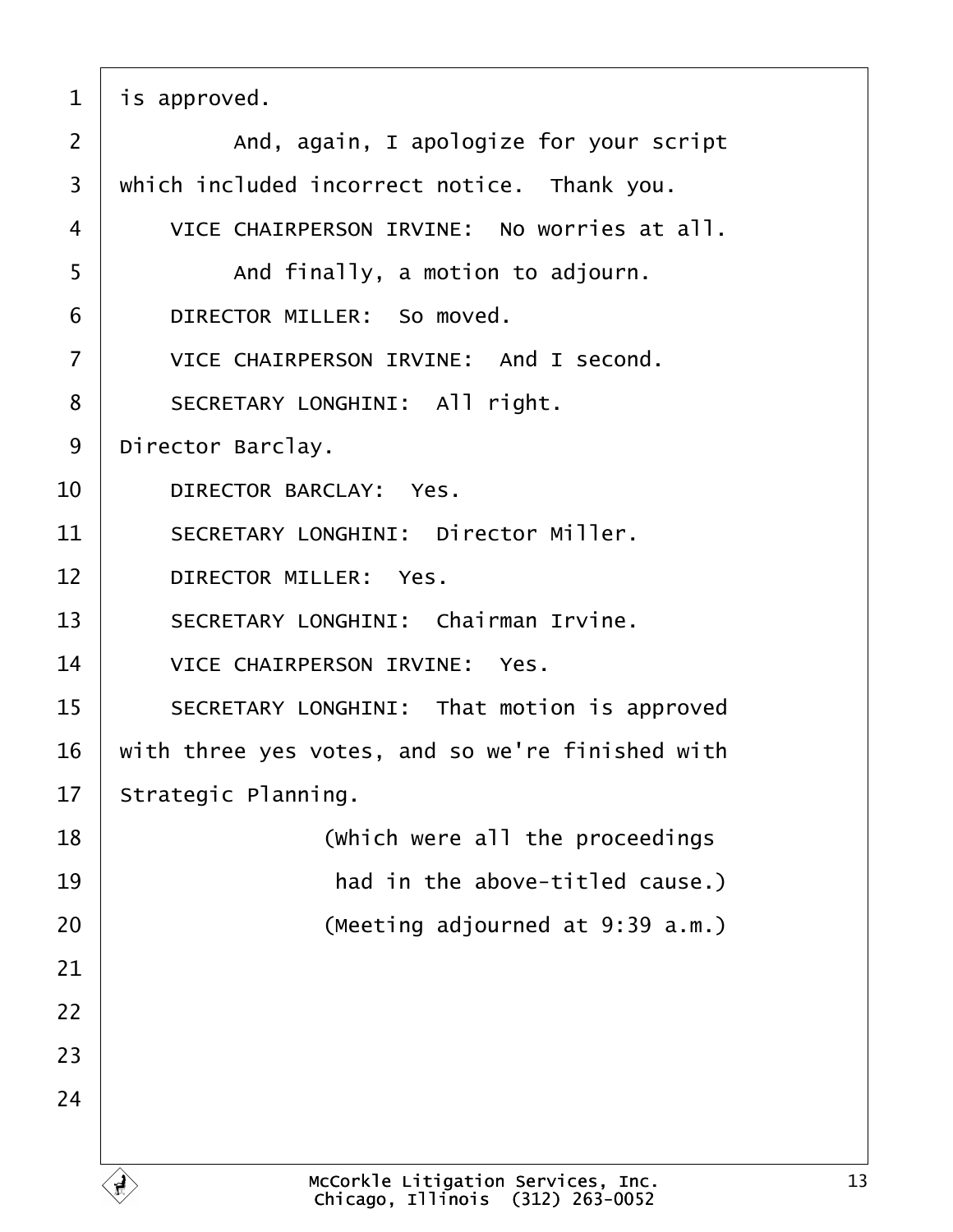state of illinois )  $\begin{array}{|c|c|c|c|c|}\n\hline\n\text{\textend{array}}$   $\begin{array}{c} \text{\textend{array}}$   $\begin{array}{c} \text{\textend{array}}$   $\begin{array}{c} \text{\textend{array}}$   $\begin{array}{c} \text{\textend{array}}$ 2 COUNTY OF COOK )

·3

4 | I, GINA M. SYLVESTER, being first duly sworn, on oath says that she is a court reporter doing business in the City of Chicago; and that she reported in shorthand the proceedings of said meeting, and that the foregoing is a true 9 and correct transcript of her shorthand notes so  $\,$  taken as aforesaid, and contains the proceedings  $\vert$  given at said meeting.

  $-4$ 15 GIMA M. SYLVESTER, CSR, RPR

**CSR No. 084-004856**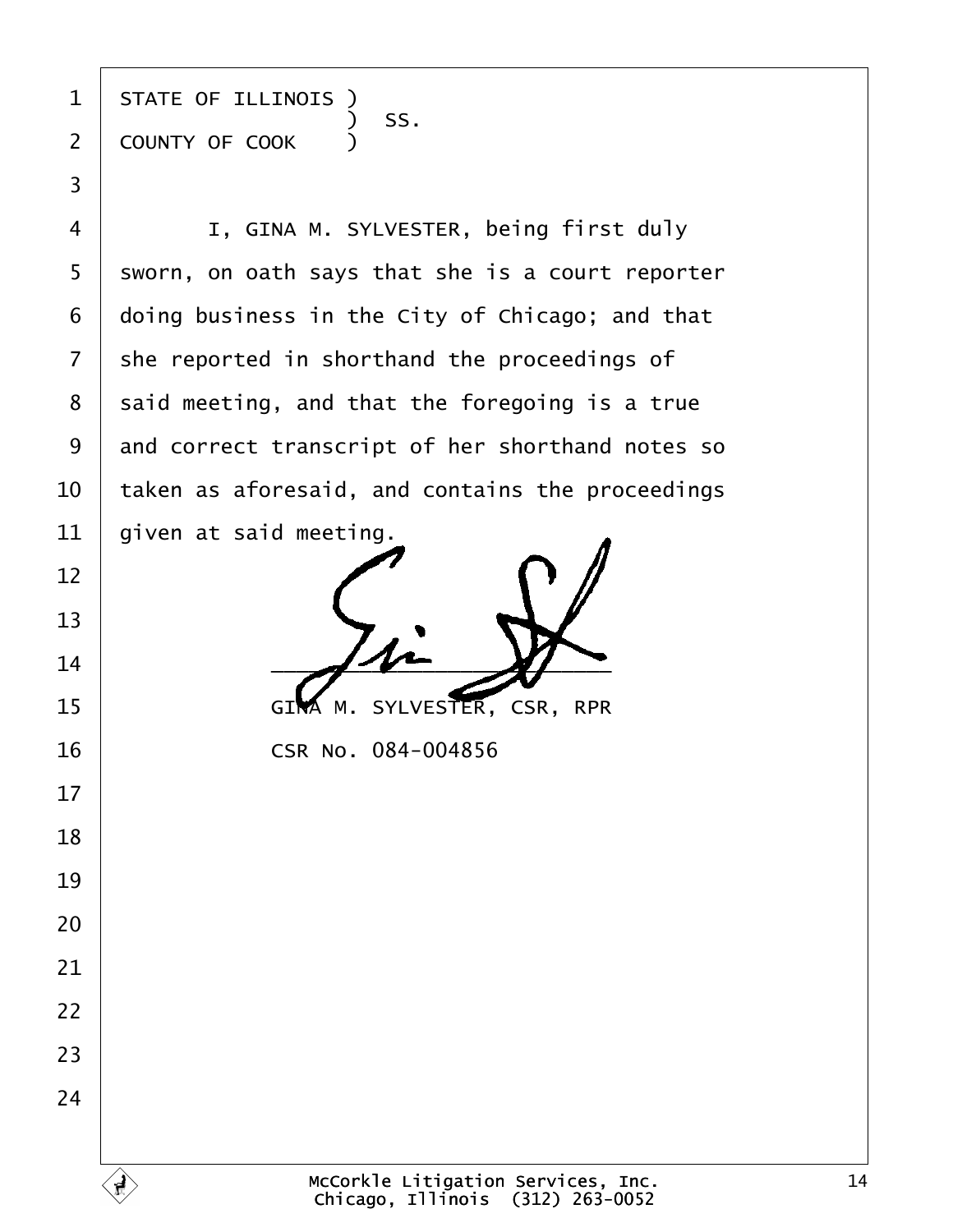1  $12th$  $3:24$ 146 9:21,24 10:6 147 9:22.24 10:3.9  $\overline{2}$ 2021  $8:20$ 2022  $3:7,24$  $\overline{3}$  $31$  $9.16$  $31st$  $9:16$  ${\bf 5}$ 567  $4:18$  $\bf 7$ 7th  $3:7$ 9  $9:39$ 13:20 A a.m. 13:20 aboard  $8:15$ above-titled  $13.19$ accredited  $5:13$ acknowledge  $5.9$ Act  $3:11$ active  $6:5$ addition  $7.58.11$ additional  $9:15$ address  $10:21$ adjourn  $13:5$ adjourned  $13:20$ agency  $6.222$ agenda -<br>7:9 11:19 amendment  $3.10$ American  $6.78$ apologize  $13:2$ appointed  $5.10$ approval 8:20 11:14 12:13

É

approve  $8:22$ approved  $9:11$  13:1 15 architecture  $5.15$ area  $3:9$ areas  $5.14$ **Arquitectos**  $6:9$ **Arquitina**  $6:9$ assist 10:9 **Association**  $6:9$ assume  $7:4$ attending  $4.20$ authorize  $9:23$ authorizing 9:15,21 B back  $8:3$ **Baptiste**  $10:2$ **Barclay** 4:4,5 5:1,3,4 7:11 8:2.7 9:5.6 11:2.3 12:18,19 13:9,10 based  $7.2$ begin 3:16 4:24 hehalf  $6:12$ benefits  $6:20$ blessed  $6:18$ board 3:5,6,13 4:20 5:1,10 6:10,12,18,20 7:5,8, 20 8:11 12:13 boards  $6:19$ bring  $6:22$  10:4,6 building  $4:19$ hus 9:16.21.23 10:3.6 business 8:19 9:14 11:8 12:11 С call 3:23 4:2 9:3 capable  $7:7$ career  $7:3$ Carter  $6.1416712$ cause 13:19 **CEO**  $6:19$ certified  $5:126:8$ Chairman 3:19 4:8 5:1.3 6:16

8:7 9:9 12:22 13:13 chairman's  $3:11$ **CHAIRPERSON**  $3.204.9142386$ 18 24 9:10 13 10:15 19 11 7 12 16 12 10 15,23 13:4,7,14 chance  $8.9$ chat  $8:9$ Chicago 3:5 5:23 6:2,7 7:21  $10.1$ chief 4:17 9:19 City 5:22 7:21,23 10:1 collaborations  $6.6$ commence  $8.4$ commissioner  $5:24$ **Committee** 3:17.24 4:11 5:8 8:5. 20 12:12 community  $5.1562$ conduct  $3:12.13$ confirm  $11.8$ **Connelly** 9:17,18,19 12:3,7 convention  $10.8$ corporate  $5.21$ Corporation  $6:4.11$ correct  $11.821$ Counsel  $4:17$ counties  $3:9$ covering  $12:1$ **CTA** 3:13 6:18 7:9 customers  $10.10$ D decades  $5:20$ declaring  $3:9$ **Delivery**  $3:184:1$ Department  $5:24$ deputy  $5:23$ determination  $3:11$ development 5:16,19 6:3,11 **Director** 4:4.5.6.7 5:4.5.12.17  $6:5.15.177:2.11.13$ 158248172392 5,6,7,8 10:18,23,24  $11.2361517$ 12:14.18.19.20.21 13:6,9,10,11,12

disaster  $3:8,9$ **Drive**  $10.28$ Dusable  $10.3$ E eager  $7.20$ Elevated 66 **Enterprise**  $6:1$ equality  $5:19$ estate  $5.19$ excited  $7:20$ experience  $8:13$ experienced  $5:14$ experiment  $9:16$ expertise  $5.18$ explain  $11:22$ extremely  $8:14$ F finally  $13.5$ Financial  $4:17$ **Fine**  $4.18$ finished  $13.16$ forum  $3.15$ forward 6:13 7:8.9 8:1.16 G General  $4:17$ glad  $10.13$ good  $3:4.205:69:18$ governor 3:7 5:11 7:6  $<sub>great</sub>$ </sub>  $8.11$ Greg 3:5 4:2,14,23 11:7 н hand  $7:18$ headquarters  $4:19$ Hispanic  $6:311$ Hold  $4:15$ honor  $7.1810.2$ honored  $7:16$ 

**Housing**  $5:246:3,11$ humbled  $7.16$  $\mathbf{I}$ identifying  $7.7$ **Illinois**  $3:9$ improve  $7.22$ in-person  $3.12$ included  $13:3$ inclusive  $5.14$ incorrect  $13:3$ initiatives  $5:18$ Institute  $6:8$ **Irvine** 3:19,20 4:8,9,14,23 5:5 8:4,6,18,24 9:2, 9,10,13 10:15,19 11:6,7,12,16,17<br>12:10,15,22,23 13:4, 7 13 14 issued  $3:8$ item 11:10,13  $\mathbf{I}$ J.B.  $3.8$ January  $3:7,24$ Jean  $10:2$ Jeremy  $4:18$ join  $7:8$ K Karen  $4.17$ **Kevin**  $4.2212.8$ key  $3:22$  $\mathbf{L}$ Lake 4:19 10:2.7 leader  $5.14$ leadership  $7:17.19$ learning  $8.1$ led  $6.1$ **LEED**  $5:13$ **Lester**  $5.1$ lives  $7:22$ logic  $10:10$ 

Longhini  $3:4,54:3,6,8,10,15$ 9:1,7,9,11 10:21 11:1,4,9,17 12:6,8, 16,20,22,24 13:8,11,  $13,15$ M made  $11.18$ make  $6:23$ making  $8:13$ managing  $5.23$ mantle  $7:4$ May's  $11.19$ meeting<br>3:13,14,24 4:21,24 5:8 8:5 13:20 **Meetings**  $3:10$ member  $5.965710$ members 4:11,20 Metropolitan  $6.2$ **MICHAEL** 9:18 12:3,7 **Mike** 9:17,19 10:15 11:22, 24 **Miller**  $4.678.239.278$ 10:18.23.24 11:15 12:14,20,21 13:6,11,  $12$ minute  $10.22$ minutes  $8.2194$ mistake  $11:18$ moment  $5:8$ morning 3:4,20 5:6 9:18 motion 8:22 9:11 11:11,13 12:12,17,24 13:5,15 move 7:9 11:4 moved 8:23 9:1 11:15 12:14 13:6 N naming  $10:8$ national  $6:6$ not-for-profit  $5:21$ notice  $13:3$ noticed  $11:18$  $\mathbf{o}$ 

McCorkle Litigation Services, Inc. Chicago, Illinois (312) 263-0052 offers

 $5:20$ 

officer

4:18 9:19